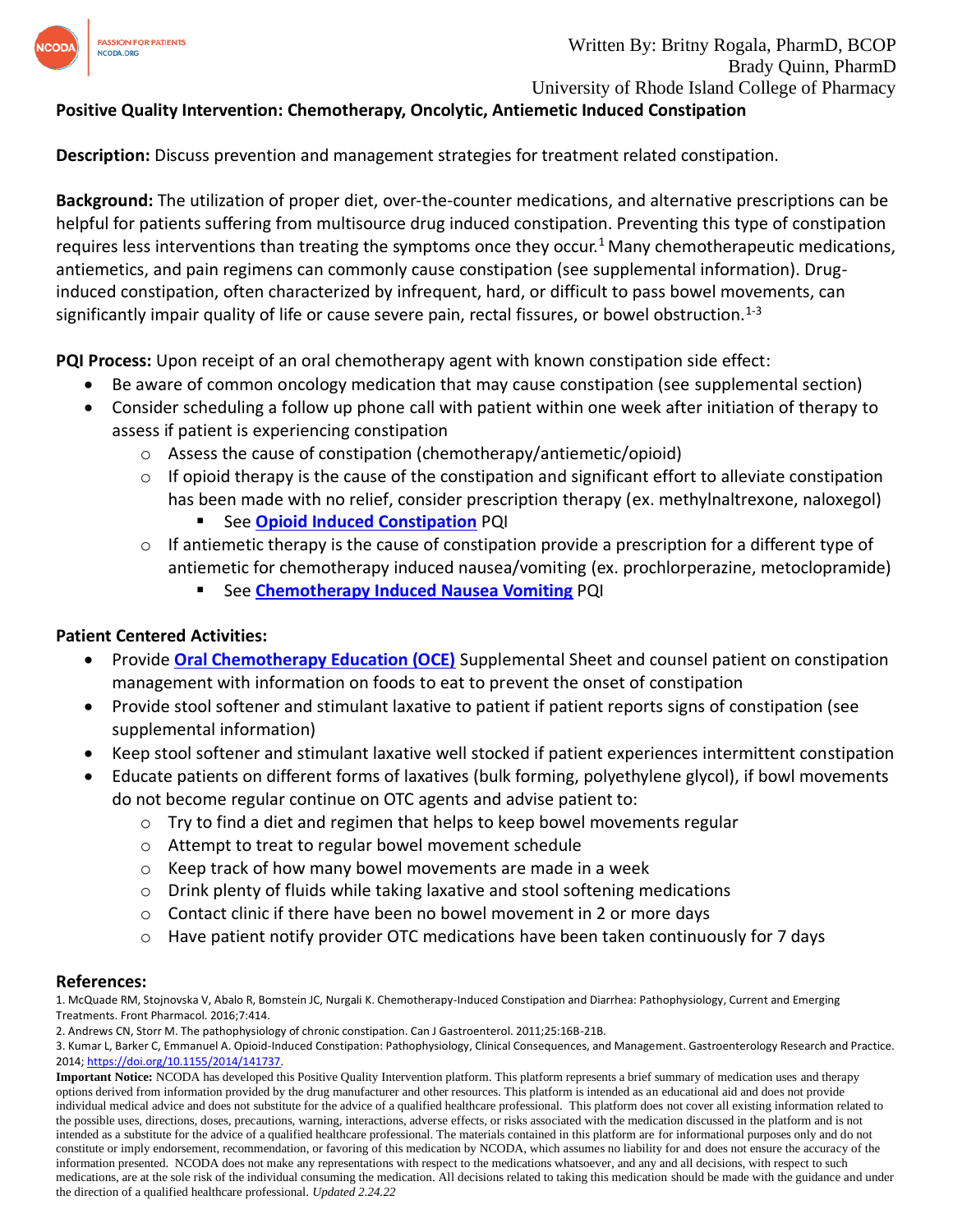

**Oral chemotherapy agents that commonly cause constipation (>30%):** alectinib, crizotinib, ponatinib, ixazomib, lenalidomide, niraparib, pomalidomide, rucaparib temozolomide, and thalidomide

**Anti-emetics that commonly cause constipation:** 5-HT<sup>3</sup> antagonists (ex. ondansetron)

### **Diet/Exercise:**

- Increase fiber intake; patients prone to small bowel obstruction (ex. abdominal surgery) should avoid additional fiber intake
	- o Whole grains, brown rice, raw fruits and vegetables, etc.
- Drink plenty of fluids
	- o 8-10 glasses of water, fruit/vegetable juices, decaffeinated teas
- Encourage physical activity

### **Drug Therapy**

#### **Osmotic Laxative**

- Polyethylene Glycol (OTC/Rx)
	- $\circ$  Take 1 capful/packet/heaping tablespoon (17 g) of powder dissolved in 4-8 ounces of any beverage daily
	- o Onset of action:12-72 hours

### **Stool softener**

- **Docusate Sodium (OTC)**
	- o Take 1 softgel (100 mg) up to 3 times per day in divided doses
	- o Onset of action: 12-72 hours
	- $\circ$  Can take with in combination with a stimulant laxative for best results

#### **Stimulant laxatives**

- **Senna (OTC)**
	- $\circ$  Take 2 tablets (17.2 mg) as one dose once daily to start. If needed can take up to 4 tablets (34.4 mg) twice daily
	- o Onset of action: 6-12 hours
- **Bisacodyl (OTC)**
	- $\circ$  Take 1 tablet (5 mg) once daily to start. If needed can take up to 3 tablets (15 mg) once daily
	- o Onset of action: 6-12 hours

#### **Prescription Options**

- **Methylnaltrexone (Relistor®) (Rx)**
	- o Used to treat opioid-induced constipation
	- o Rule out GI obstruction (contraindicated)
	- $\circ$  Inject 1 prefilled syringe (dose may vary) subcutaneously up to every other day as needed
	- o Rotate injection site between abdomen, thighs, and upper arms
	- o Discontinue methylnaltrexone immediately if severe/persistent diarrhea/abdominal pain occurs
- **Naloxegol (Movantik®) (Rx)**

**Important Notice:** NCODA has developed this Positive Quality Intervention platform. This platform represents a brief summary of medication uses and therapy options derived from information provided by the drug manufacturer and other resources. This platform is intended as an educational aid and does not provide individual medical advice and does not substitute for the advice of a qualified healthcare professional. This platform does not cover all existing information related to the possible uses, directions, doses, precautions, warning, interactions, adverse effects, or risks associated with the medication discussed in the platform and is not intended as a substitute for the advice of a qualified healthcare professional. The materials contained in this platform are for informational purposes only and do not constitute or imply endorsement, recommendation, or favoring of this medication by NCODA, which assumes no liability for and does not ensure the accuracy of the information presented. NCODA does not make any representations with respect to the medications whatsoever, and any and all decisions, with respect to such medications, are at the sole risk of the individual consuming the medication. All decisions related to taking this medication should be made with the guidance and under the direction of a qualified healthcare professional. *Updated 2.24.22*